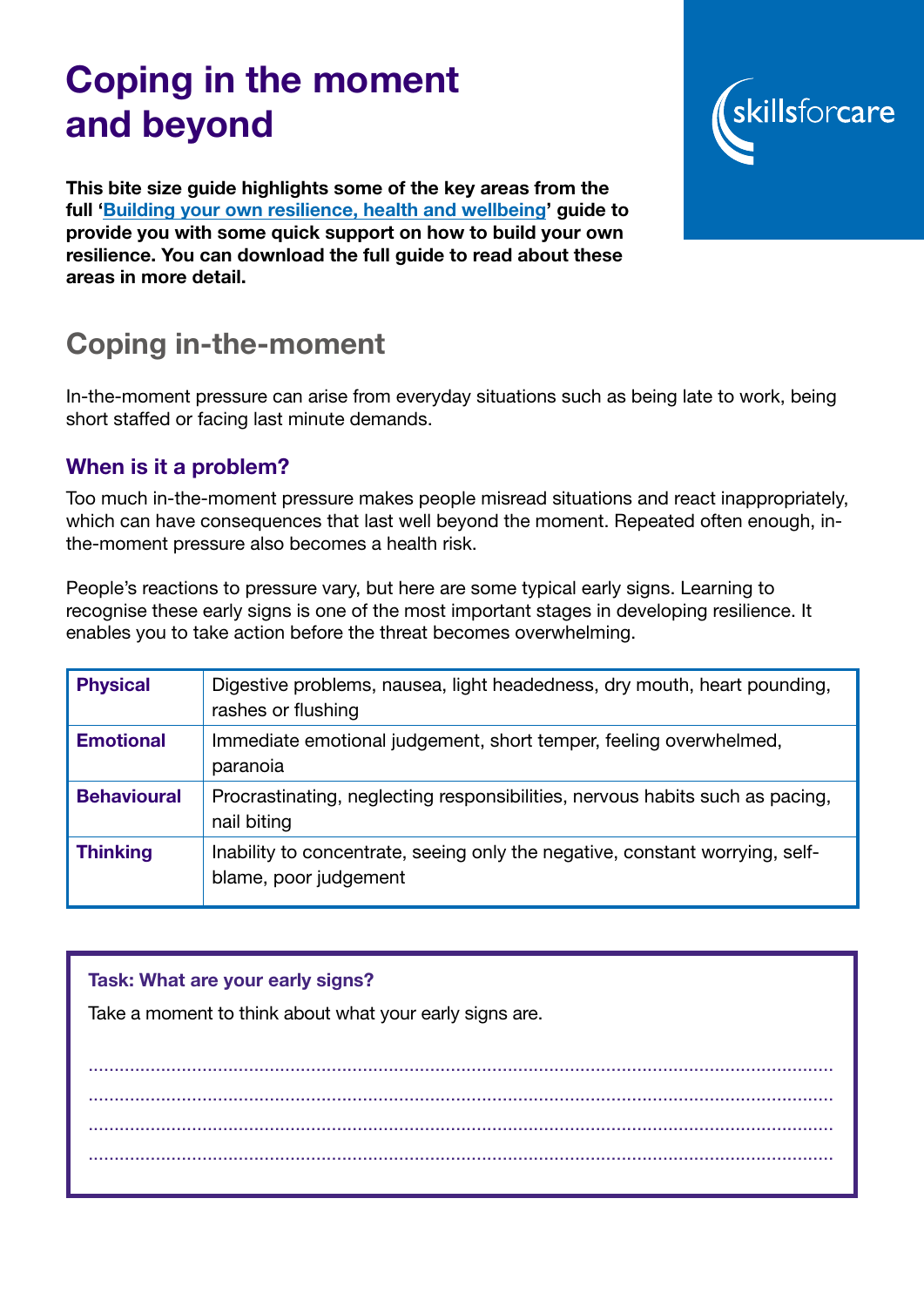| Task: How are you coping at the moment?                                  |       |              |                |              |                |  |
|--------------------------------------------------------------------------|-------|--------------|----------------|--------------|----------------|--|
| Develop your self-awareness with this widely used self-assessment test*. |       |              |                |              |                |  |
| At work in the last month, how often you have felt                       | Never | Almost never | Sometimes      | Fairly often | Very often     |  |
| Upset because of something that happened unexpectedly?                   |       | 1            | $\overline{2}$ | 3            | $\overline{4}$ |  |
| Unable to control important things in your job?                          |       | 1            | $\overline{2}$ | 3            | 4              |  |
| Nervous and 'stressed'?                                                  |       | 1            | 2              | 3            | 4              |  |
| Unsure about your ability to handle problems in your job?                |       | 1            | $\overline{2}$ | 3            | 4              |  |
| Things are not going your way?                                           |       | 1            | $\overline{2}$ | 3            | $\overline{4}$ |  |
| You can't cope with all the things that you have to do?                  |       | 1            | $\overline{2}$ | 3            | 4              |  |
| Unable to control irritations in your job?                               |       | 1            | $\overline{2}$ | 3            | $\overline{4}$ |  |
| That you're not on top of things?                                        |       | 1            | $\overline{2}$ | 3            | $\overline{4}$ |  |
| Angry because of things that are outside your control?                   |       | 1            | $\overline{2}$ | 3            | $\overline{4}$ |  |
| Difficulties are piling up so high that you can't overcome them?         |       |              | $\overline{2}$ | 3            | 4              |  |
| Add up your scores in each column                                        |       |              |                |              |                |  |

Now add all your scores together for an overall score

#### Add up your score

- 0-10 You feel able to cope with pressure at work you may be practising resilient behaviours already.
- 11-14 You're coping with pressure at work most, but not all, of the time start developing your resilience now.
- 15-18 You're only coping with pressure at work some of the time this may be affecting your judgement, behaviour and relationships at work; over time, feeling like this may start to affect your health.
- 19+ You feel overwhelmed by pressure at work feeling like this will affect your judgement, behaviour and relationships at work, and is likely to damage your health. If you're worried about your health, see a Doctor. Please note this questionnaire is not a professional diagnosis.

\*Adapted from the Perceived Stress Scale developed by Dr Sheldon Cohen, Carnegie Mellon University.

### Strategies to cope with in-the-moment pressure

Here's some simple but highly effective techniques to relax, become more self-aware and regain control of your thoughts and feelings.

### Techniques to relax

- Breathe Breathe in for a count of seven, and out for a count of 11.
- Tighten, then relax Tighten all your muscles for a count of three, then let go.
- **Movement A quick walk, going up and down stairs, or stretching**